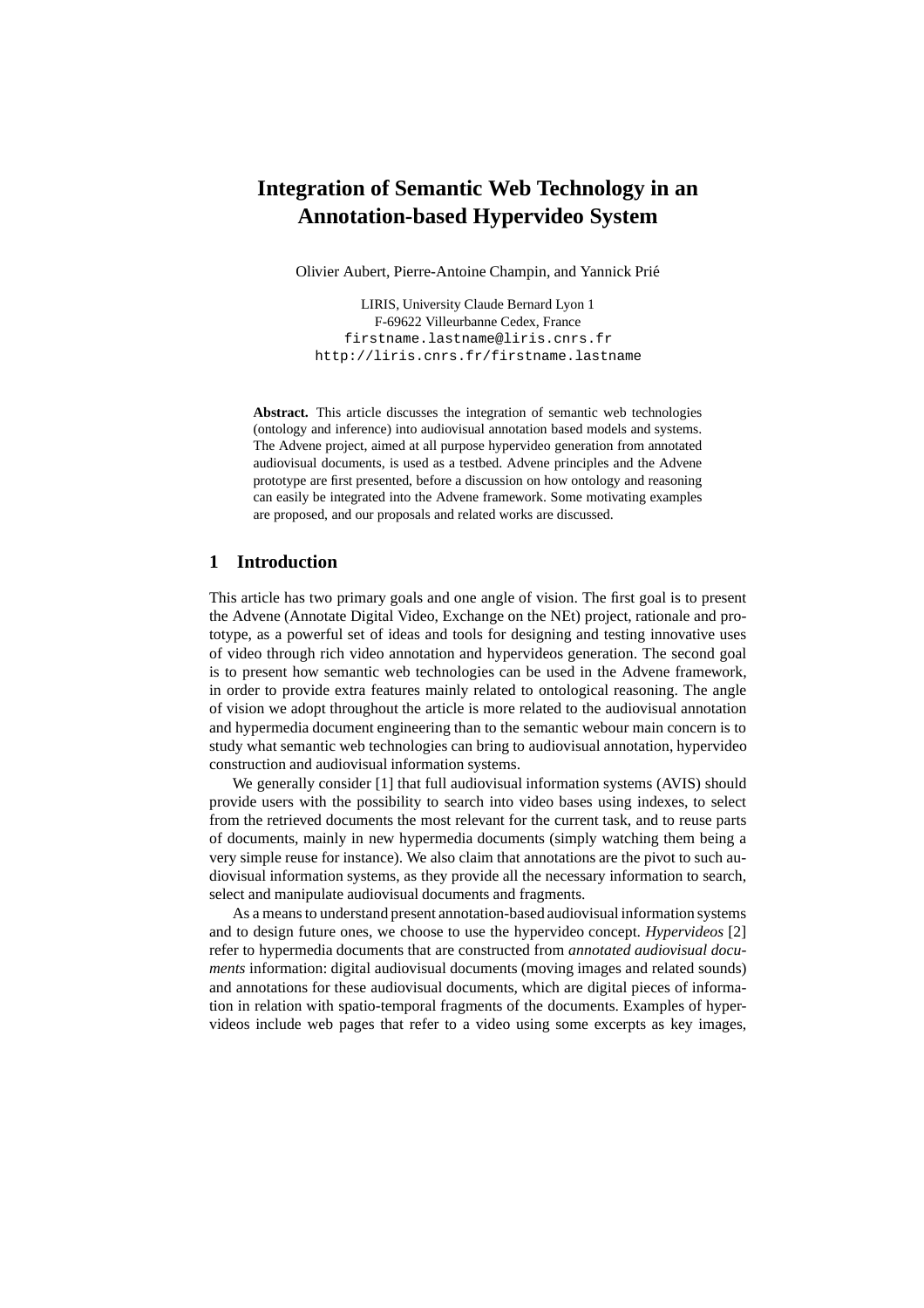video streams enriched with textual information and hyperlinks, reconstructed audiovisual streams, etc.

The next section of this article presents the Advene model and prototype for hypervideo engineering. The following section describes how we easily added semantic web reasoning capabilities to the Advene prototype thanks to its flexible model. The last section deals with some examples of semantic web-enriched uses of annotations in the context of Advene and more generally in the AVIS/hypervideo context.

## **2 Advene model and prototype**

The Advene project aims at providing tools to exchange various analyses about movies stored in digital form (digital video files, DVDs...), and more importantly, offer the possibility to enhance and customize these analyses. Analyses are built upon annotations, which represent pieces of data of any type that are (spatio)temporally linked to the movie. The Advene prototype thus provides means to create and modify annotations, as well as to specify how they should be rendered in meaningful ways. Instead of exchanging the sole final form of an analysis, the Advene project makes it possible to rather exchange annotations and the specification of their visualisation, thus allowing end-users to customize data and visualisations in order to fit their needs.

We will see in this section how data is organized by the Advene model, and how the model is implemented in the current prototype $<sup>1</sup>$ .</sup>

#### **2.1 The Advene model**

It is commonly agreed that the handling of audiovisual contents has to use metadata, the audiovisual data itself being not fitted to indexing or querying without any preprocessing. Of the various existing approaches, let us give an overview of two important standards – MPEG-7[3] and Annodex[4] – and see how our proposal relates to them.

MPEG-7 aims at being the standard representation format to exchange metadata associated to audiovisual streams. It provides means to link metadata to portions of audiovisual documents. The MPEG-7 standard defines standard metadata, mostly focusing on low-level descriptors automatically extractable from the audiovisual document (colors, textures, shapes, audio characteristics...), as well as a way to specify additional metadata through XML Schema. It is used by some vendors, but a common complaint is the complexity of its model, which makes it difficult to use for simple things or for interoperation with other standards [5].

The Annodex[4] projects aims at creating a *continuous media web* where metadata is embedded in audiovisual documents, making them indexable and searchable. Aiming at simplicity, its *Continuous Media Markup Language* (CMML) is inspired by HTML, and allows to quickly edit metadata. After edition, CMML files are combined with the audiovisual documents. Annodex solves the simplicity issue (using an HTML inspired syntax), at the expense of a lack of structure. Moreover, it merges metadata with the audiovisual document, making it harder to use different metadata for the same audiovisual document.

<sup>1</sup> available from http://liris.cnrs.fr/advene/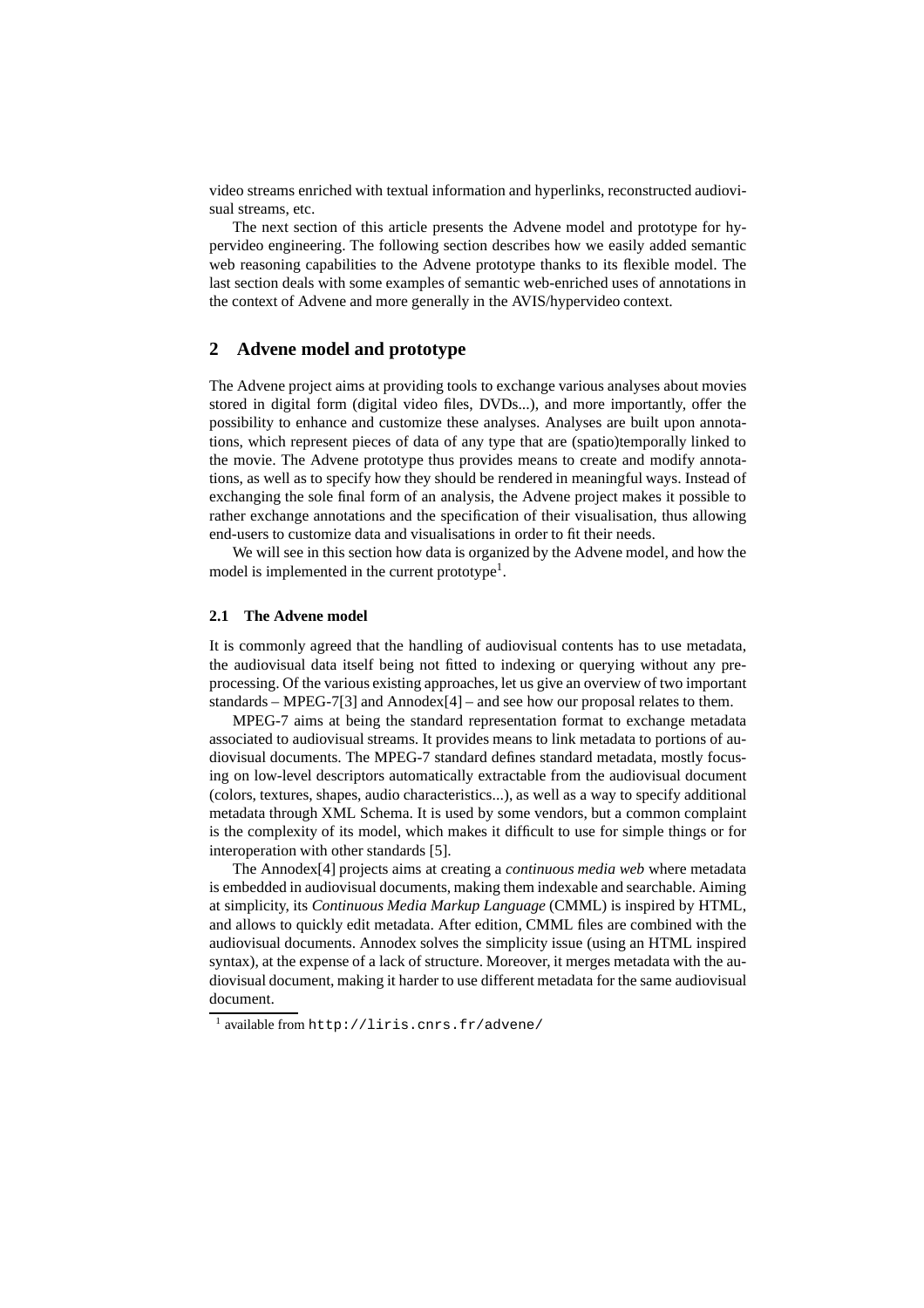The Advene model somehow aims at bridging the gap between both approaches: it provides a way to link metadata to audiovisual documents. It does not impose any constraints on the nature of metadata, and keeps metadata separate from the audiovisual document, so that they can evolve and be exchanged independently from each other.

**Annotation structure** We developed the Advene model based on our reflexion about hypervideos [1]. An *Annotated Audiovisual Document* (AAD) is an audiovisual document augmented with metadata. Processing both the audiovisual document and its accompanying metadata gives *views* on the AAD, some of them qualifying as *hypervideos*: views of the AAD that on the one hand use information from both the audiovisual document *and* the annotation structure, and on the other hand give access to the temporality of the audiovisual document.

In the Advene model, described more precisely in [2], the annotation structure consists mainly of *annotations*, that contain data and are linked through a temporal (possibly spatio-temporal) fragment to a specific portion of the audiovisual document. The structure of data contained in the annotations is not specified by the model: it can be any type of data (simple text, structured information, audio documents, office documents...).

In order to be usable, while retaining their genericity, annotations are flexibly structured: *annotation types* define the kind of content (through a MIME-type specification) held by annotations. Multiple annotation types can be used to describe a number of analysis facets. Moreover, *relations* allow to link annotations with each other, and are specified by *relation types*. Relation types define the types of annotations that can be linked, as well as an optional content MIME type for relations.

As annotation types and relation types define a certain point of view in the document analysis, they are grouped as meaningful sets called *schemas*. An Advene schema thus defines annotation types and relation types that form together an analysis framework.

Let us illustrate this structure through a simple example. Consider a movie containing a lot of flashbacks. The analysis of the temporal relations of the various narrative sequences (also called *diegetic chronology*) can be used to discourse about the narrative structure. We define an Advene schema called *diegetic chronology*, that contains two annotation types: *shot*, that represents a shot as the basic unit in movies and *diegetic sequence* that represents a chronologically consistent unit. A relation type, *followed by*, will allow to link a sequence to the following one in the diegetic chronology. Another schema, called *movie*, contains among other types a *character* annotation type, that represents a character. Figure 1 sums up these schema, figure 2 present how it is possible to annotate a movie using the diegetic chronology schema.



**Fig. 1.** The *diegetic chronology* and *movie* schema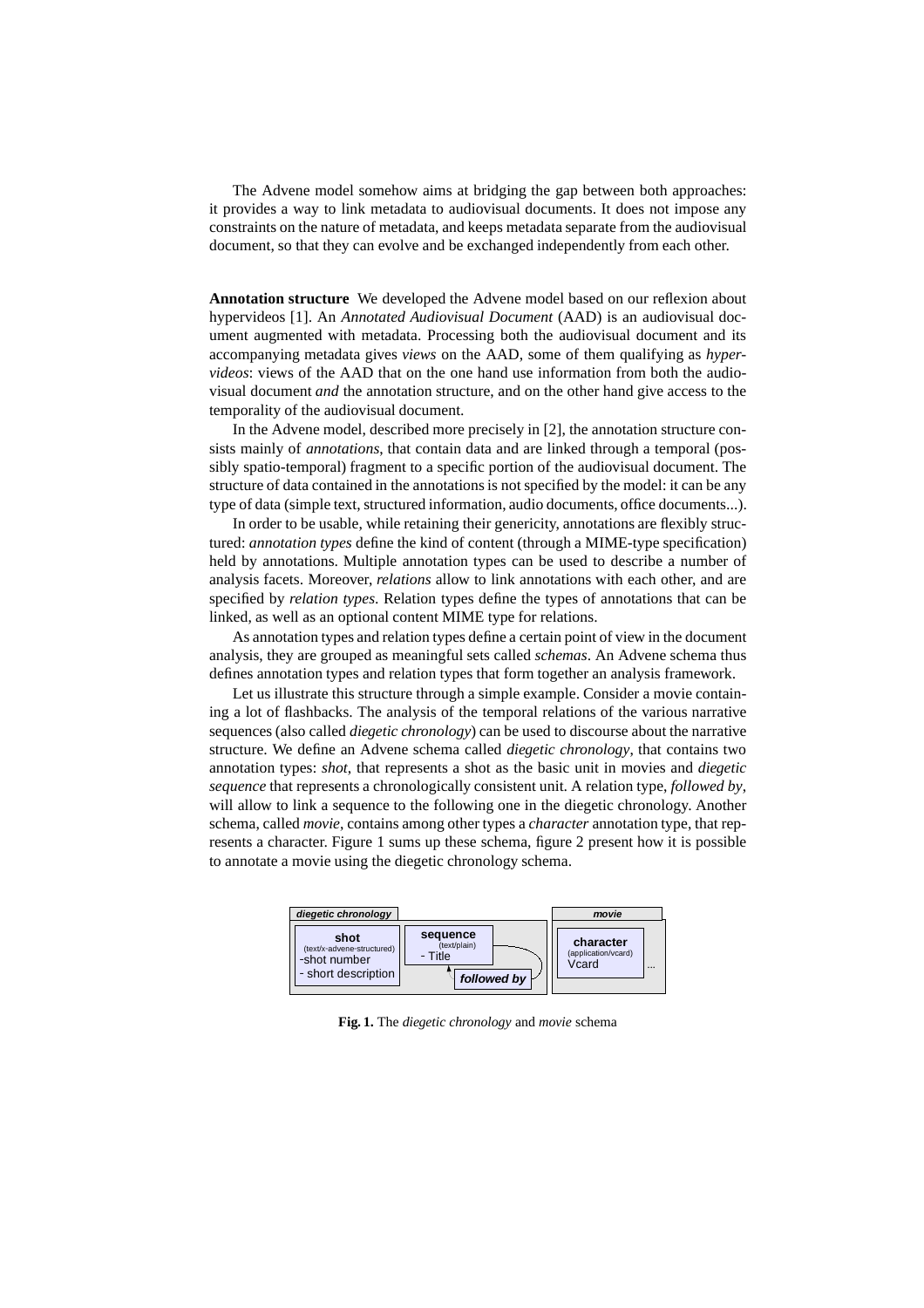

**Fig. 2.** An annotated audiovisual document

One of the design goals of Advene is to allow users to specify themselves how they want the annotations to be rendered. The Advene model defines the notion of *view*, that represents a way to display annotations. Moreover, visualising data also means selecting the data to be visualised: a *query* represents a way to select elements from the annotation structure.



**Fig. 3.** Overview of the Advene model

Figure 3 gives an overview of the different elements of the Advene model. They are stored in documentary units called *packages*. A package is a document that holds all relevant information (schemas, annotations, queries and views) allowing to exchange, modify and visualise the metadata associated to an audiovisual document. Being separate from the audiovisual document, it can be modified and exchanged independently.

#### **2.2 The Advene prototype**

The Advene model is fairly generic. Some decisions regarding the implementation of query or view languages had to be made in the prototype.

**Visualising annotations in the Advene prototype** The Advene model defines a notion of view, without specifying what is in a view, which is a decision left to the implementation. The Advene prototype proposes three types of views: ad-hoc views (GUI views), static views (HTML templates) and dynamic views (set of rules allowing to dynamically modify the movie rendering).

*Ad-hoc views* are programmed views built in the GUI, that the user can configure. They feature standard views found in audiovisual software (time-line views, hierarchical data view, transcription view...).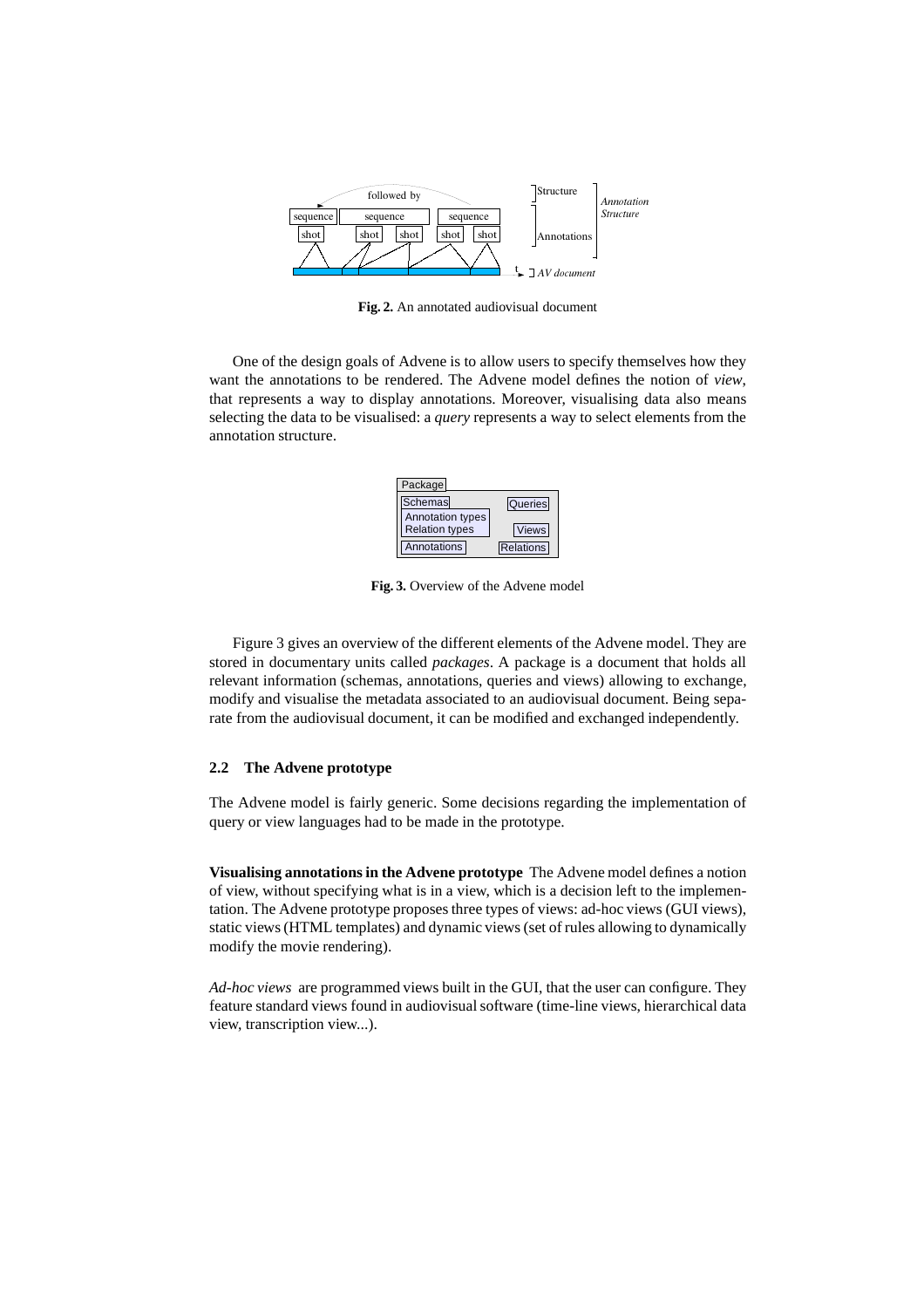*Static views* are XHTML templates that can be applied on the data. We are reusing the ZPT (Zope Page Templates) template system from the Zope platform [6]. This template system is oriented towards XML templates edition, using attributes in a dedicated namespace as processing instructions. Thanks to this attribute-based approach, both templates and result documents are valid XML documents, which allows us to process them with standard XML processing tools, like the *epoz* WYSISWYG browser-based editor [7] that has been integrated in the prototype.

Another component brought by the ZPT framework is the TALES syntax, that proposes a simple, path-like addressing scheme to address elements from a data model. This approach does not try to be a full query language, such as XPath wrt. XML, but instead to provide a simple, user-accessible way of addressing elements. For instance, the expression /package/annotationTypes/sequence/annotations/first/content/data addresses the content of the first annotation of type *diegetic sequence*.

*Dynamic views* are able to dynamically change the way the movie is played, based on the annotations' content. Using a rule-based model similar to the filtering capabilities of e-mail software (Event-Condition-Action [8]), dynamic views allow the user to specify various actions to be executed when some events occur. The actions range from simple VCR-like functionality (pause, go to a position, stop...) to more elaborate video control (display captions – text or graphic – on the video, get a snapshot...), and also provide user-interaction facilities (information popups, navigation popups offering to go to another position...). The events are triggered by the annotation structure (annotation begin, annotation end...) or by user actions (player pause, player start...).

With this simple rule-based specification, it is possible to enrich the movie with information issued from the annotation structure, or even change the way the movie is played. The rule *When the event annotation begin occurs, display the annotation content as a caption if the annotation type is sequence* displays the sequence title over the video. The rule *When the event annotation end occurs, go to the beginning of the related annotation if there exists a followed by relation* will make a dynamic montage of the movie, restoring the diegetic chronology of the sequences.

*Queries* offer a way to select elements from the annotation structure. A simple query implementation has been integrated in the prototype, using the same framework as the dynamic views: elements matching a given condition can be extracted from a given set of elements. This approach has proved flexible enough to accommodate various needs in our experimentations: selecting elements based on their contents, their temporal relationships (through Allen relations) or their relations.

**Architecture of the Advene prototype** The open-source Advene prototype reuses standard software components: it embeds the versatile, open-source and cross-platform VLC video player [9], uses the ZPT template model from Zope, and uses a standard web browser to visualise the rendition of the ZPT templates. Figure 4 provides an overview of the prototype architecture.

The Advene prototype has been written in python, which proved an excellent choice for rapid development and experimentation. It provides a testbed for the development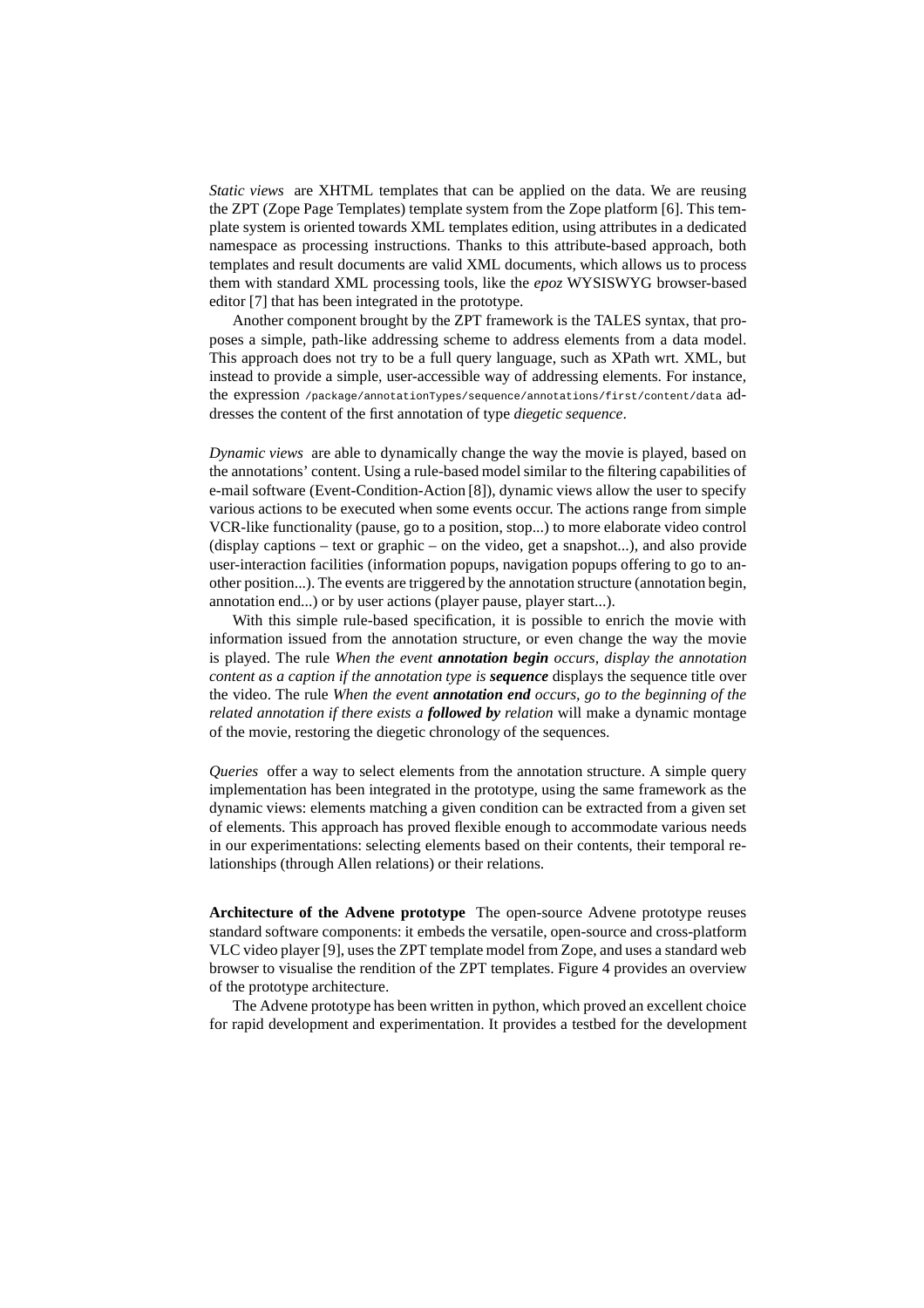

**Fig. 4.** The Advene prototype architecture

of new ideas in the field of multimedia annotation handling and visualisation. It is being used in ongoing collaborations with researchers in human interactions (who study video recordings) or movies study, as well as by individual researchers that use audiovisual material. The following section describes how we have integrated OWL in Advene.

# **3 Integrating OWL in Advene**

In this section, we demonstrate how OWL descriptions and inferences integrate smoothly inside the Advene model presented before. This will be illustrated with the example Advene schemas from the previous section.

We propose here a two-steps integration of OWL in Advene: exposing Advene elements as an OWL description, then performing inference over it and getting the results back into the Advene model. The first step is achieved by using Advene *views*, while the second one is performed by dedicated Advene *queries*.

#### **3.1 OWL views**

Exposing Advene elements as OWL can be done in two non-exclusive ways: using views to "expose" Advene structures as OWL structures, or putting OWL statements inside annotations/relations (as their content).

**Viewing Advene structures as OWL** The first way is a direct application of the general notion of view in Advene, using OWL as a target format. It is straightforward in the current implementation since everything in an Advene package already has a URI, and since ZPT (the template language used to define static views) is able to produce any kind of XML document.

On the one hand, such views could do a straightforward "translation" of the Advene structure, according to an ontology of the Advene model (with classes such as Package, AnnotationType, Annotation, etc.). We actually designed such an ontology as a proof of concept, and a package containing the associated ZPT views<sup>2</sup>. The advantage of that package is that it can be imported in any other Advene package and enhance it with OWL export capabilities.

 $^{2}$ http://liris.cnrs.fr/advene/owl/1.0/advene-sw.xml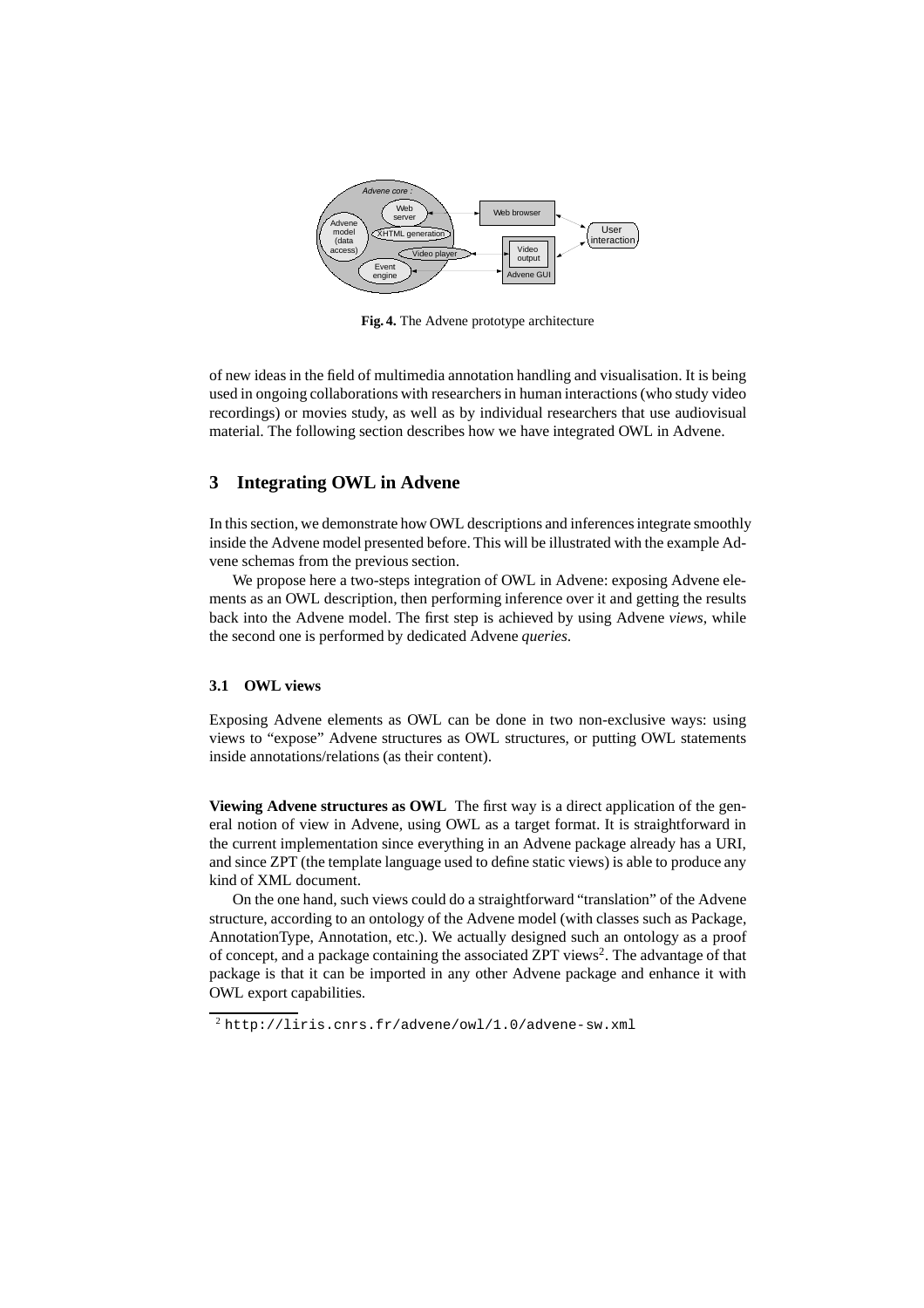On the other hand, schema authors may want to devise more specific OWL views in order to embed the underlying semantics of their schema, so that the produced OWL statements are more richly describing the annotation structure. For example, we can imagine that the designer of *diegetic chronology* would represent the binary relation *followed by* by an OWL property rather than by OWL instances, and impose that *diegetic sequence* annotations be followed by at most one other sequence.

We also envision that some Advene schemas could be designed on top of a preexisting ontology in order to use that ontology in the context of video annotation. For example, one could want to describe the characters of a movie and the relationships between them by defining an annotation type *character* and a number of relation types corresponding to the properties in the *Relationship* ontology<sup>3</sup> (childOf, worksWith, enemyOf...), then provide a view converting annotations complying to this schema into an RDF description complying with that ontology. This scenario shows that, instead of considering the RDF description as a by-product of the Advene package, one can consider Advene as a front-end tool for annotating videos with RDF/OWL.

**OWL statements in annotations/relations content** Putting OWL statements inside annotations/relations is also a straightforward application of Advene principles, which does not impose any data type on their content. One could for example add such a content in annotations of type *shot* in order to formally describe the depicted scene (e.g. with the ontomedia ontology [10], intended to describe fictional films). One could then query each annotation individually to perform inference over its content. But inference would not here take advantage of the fact that annotations are attached to a fragment of the video stream.

Yet the anchoring of OWL statements in the stream can be taken into account by *grouping* several contents, according to various criteria which we call *reasoning contexts*, and which can in turn be materialized by other annotations. For example, one might want to reason on the content of all shots temporally contained in a given diegetic sequence. Or, assuming that a relation *appears in* exist between *character* and *shot* annotations, one might want to reason on the content of all shots where a given character appears (see figure 5).

Using annotations as reasoning contexts over multiple OWL-annotations can be achieved by defining specific views over the context annotations themselves, where an OWL ontology is generated, importing all the contents of the relevant annotations. TALES expressions and Advene queries can indeed be used in views to retrieve annotations based on temporal relationship or Advene relations. In the example of figure 5, applying the "temporal inclusion" view to  $d1$  would generate an ontology importing the contents of  $s1$  and  $s2$ , while applying it to  $d2$  would import  $s3$  and  $s4$ . On the other hand, a view using the *appears in* relation would generate an ontology importing s1 and  $s3$  when applied to  $c1$ , and only  $s4$  when applied to  $c2$ . We see that OWL statements can be used in different context, depending on the point of view used to group them.

<sup>3</sup> http://vocab.org/relationship/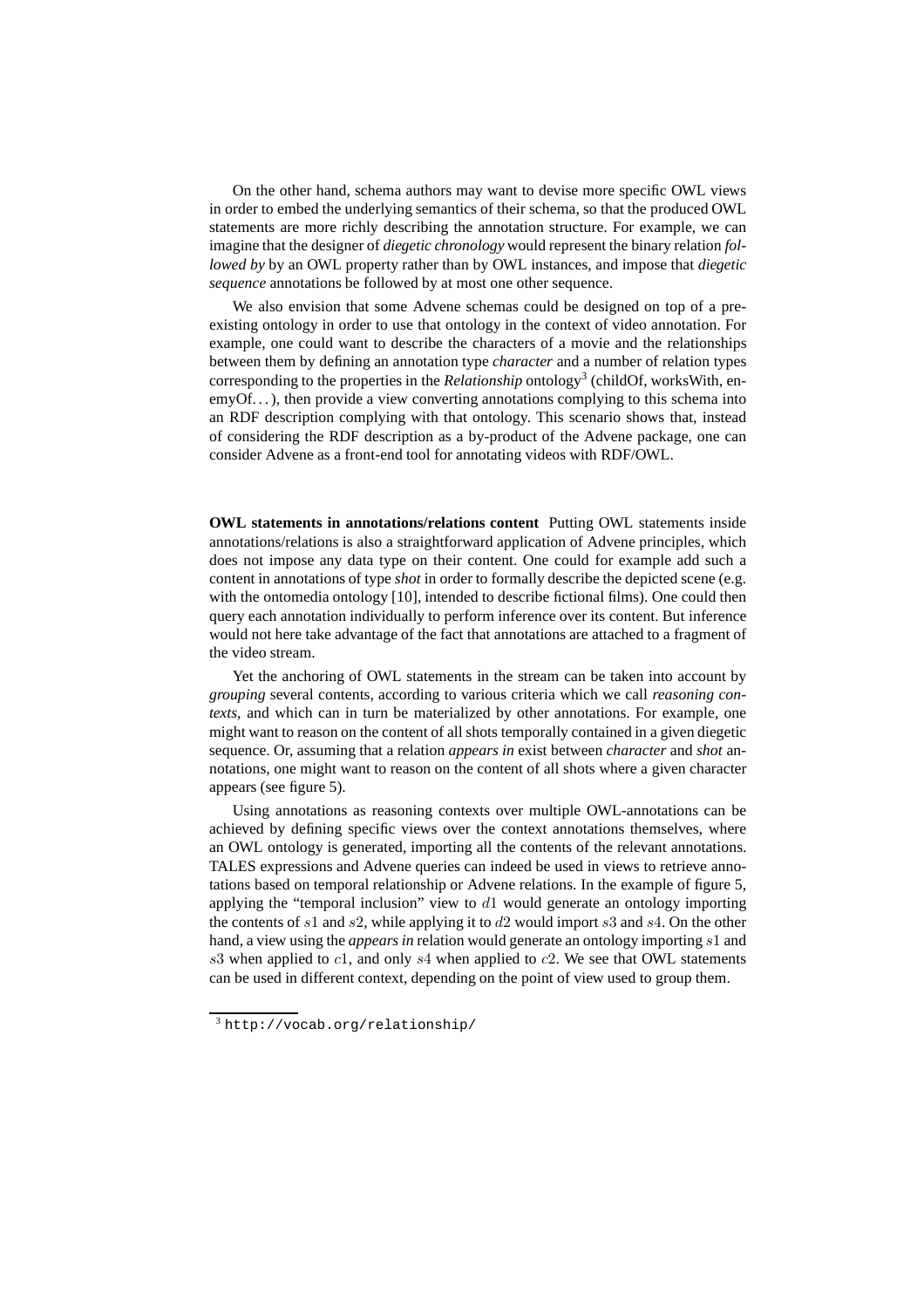

**Fig. 5.** Annotations of type *character* or *diegetic sequence* can be used as reasoning contexts for the OWL contained in *shot* annotations.

**Mixing the two** Of course, those two approaches can be mixed: specific OWL views can take advanrage of both the annotation structure and contents to provide rich descriptions of the annotated video, as described in [11].

## **3.2 OWL Queries**

We just saw how Advene elements can be viewed through an OWL description. In principle, any DL inference service [12] can be used to query that OWL description. However, we mainly focused on the use of A-box querying (see section 4), for it integrates smoothly with the notion of query in Advene, as we will see.

For this purpose, we use the SPARQL language <sup>4</sup> to query the (deductive closure of) OWL views. More precisely, we restrict ourselves to SELECT queries<sup>5</sup>. The sample query in figure 6 illustrates the main features of SPARQL. The PREFIX clauses define namespace prefixes used in the other clauses. The FROM clause locates the source of information to be queried. The WHERE clause describes a subgraph to be searched, where some nodes (whose name starts with a question mark '?') are variables. Finally, the SELECT clause indicates which variables are to be returned. The result of such a query is a list of tuples (2-uples in our examples), each tuple being a binding of the selected variables, satisfying the query. We will now show how this is compatible with the notion of query in Advene.

Queries in Advene are used as *filters*: from a set of Advene elements (possibly the whole package), they select the subset of elements matching the query. SPARQL queries in Advene only requires that the initial set of items is described in RDF (which has been made possible by the OWL views described previously), and that the URI bound to the variables in the result are converted back to the Advene element they identify<sup>6</sup>.

<sup>4</sup> http://www.w3.org/TR/rdf-sparql-query/

<sup>&</sup>lt;sup>5</sup> SPARQL has other kinds of queries (CONSTRUCT, DESCRIBE) but they have different kinds of results, which do not fit in Advene queries

<sup>6</sup> Actually, there are two more slight differences: SPARQL queries return a set of *tuples* rather than a set of single elements, and those tuples may not only contain Advene element but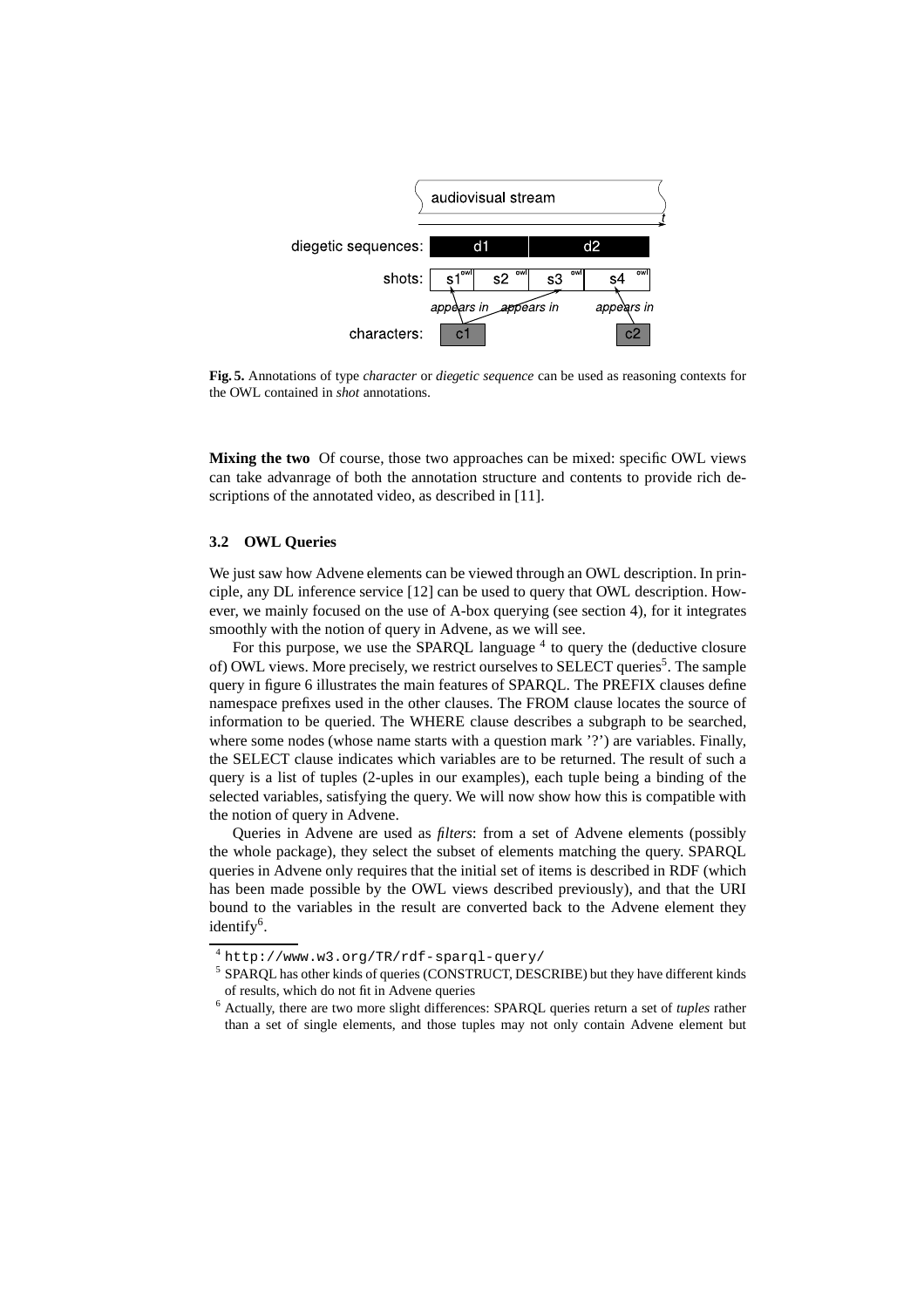```
PREFIX rdf: <http://www.w3.org/1999/02/22-rdf-syntax-ns#>
PREFIX foaf: <http://xmlns.com/foaf/0.1/>
PREFIX rel: <http://purl.org/vocab/relationship/>
SELECT ?x ?xn ?g
FROM <http://movies.com/description>
WHERE {
  ?x rdf:type foaf:Person ;
    foaf:name ?nx ;
    rel:enemyOf ?y .
  ?y foaf:name "James Bond" .
  ?g rdf:type foaf:Group ;
    foaf:member ?x .
}
```
**Fig. 6.** A SPARQL query, retrieving the URI and name of every enemy of James Bond belonging to a group, and the URI of their group.

**Implementation** We have implemented a basic SPARQL support in Advene using Pellet<sup>7</sup> as an external inference and query engine: Pellet is indeed able to perform Abox querying with SPARQL over OWL models. Pellet accesses the OWL views and the query through the HTTP server embedded in the Advene core (see figure 3).

# **4 Using OWL in Advene**

In this section we explore the benefits, from the point of view of video annotation, of OWL-enhanced Advene. We do so by presenting a number of prospective scenarios made simple with OWL inference when they would have been complicated, when not unfeasible, with more "classical" queries and views. As illustrated in figure 7, some scenarios are focused on helping the annotator in her task, while others are focused on the end-user.

**Checking consistency** We already mentionned that OWL allows schema designers to express semantic constraints on the use of their schemas. The schema designer could easily state in OWL that, e.g., a diegetic sequence can not be directly followed by more than one sequence. OWL consistency checking can then be used by the annotator to ensure that her annotation structures complies with the underlying semantics of the schema. Some engines, including Pellet, even provide human-readable explanations of why a given OWL description is inconsistent. Indeed, inconcistency would probably lead to unsatisfactory results from the other views provided with the schema (assume a virtual montage restoring the diegetic order, which would not know how to choose between several following sequences).

also *strings* (literals and unresolved URIs). However, the current implementation of static and dynamic views has no problems dealing with tuples and strings.

 $7$ http://www.mindswap.org/2003/pellet/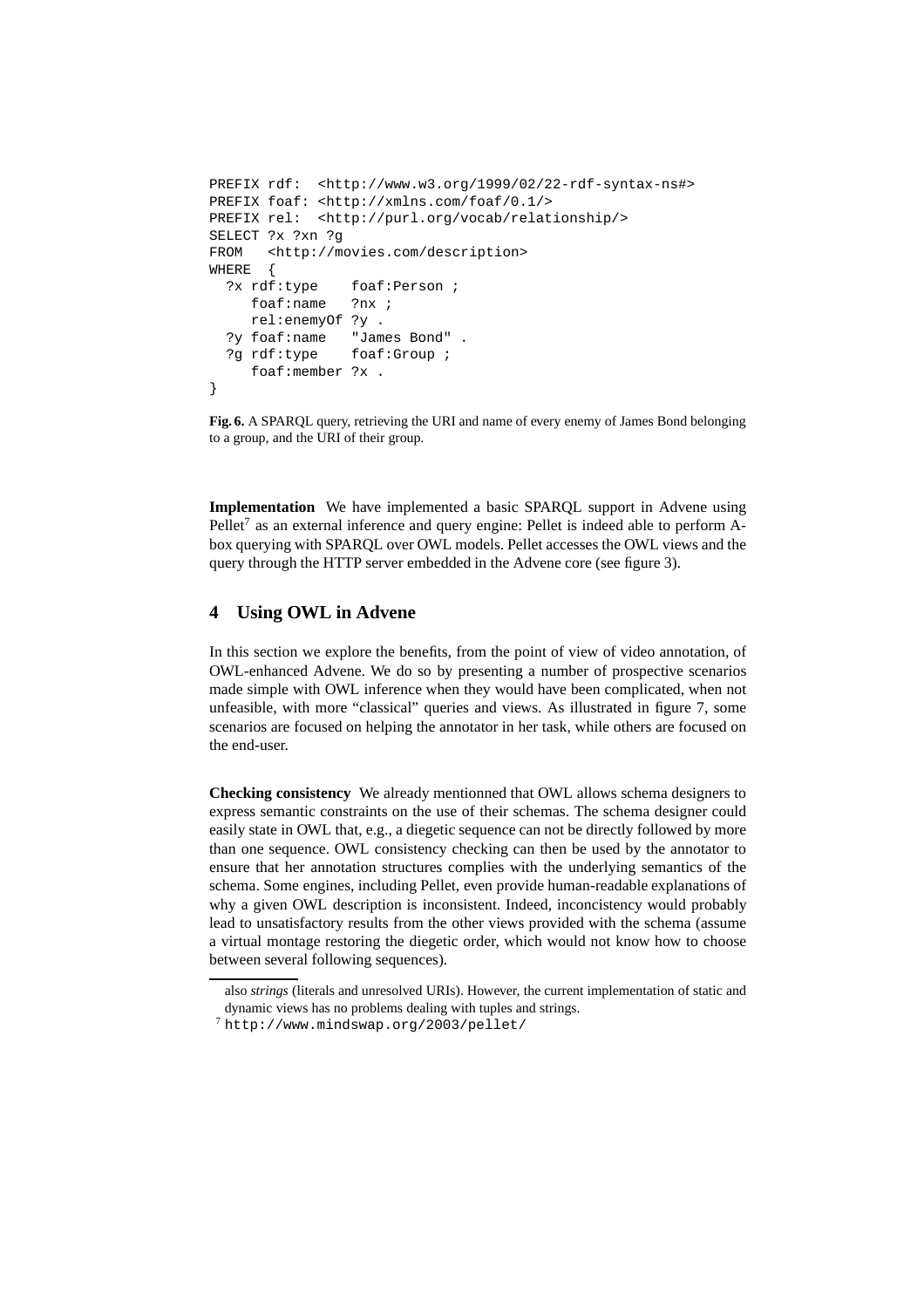

**Fig. 7.** The schema designer provides a schema (not represented) with OWL views, OWL queries, XHTML views and dynamic views adapted to that schema. The annotator creates annotations complying with the schema. Some of the view help her in her annotation task, while other views are aimed at the end-user.

**Reporting** Specific queries and static views can also be provided by the schema designer to the annotator, for her to check that everything complies with the intended semantics. A first advantage over plain consistency checking is that the "errors" can be more specificly explained in those views. Another advantage is that SPARQL queries can be more expressive than OWL classes. Let us consider our example using diegetic sequences and shots, where the OWL content of shots uses an ontology describing characters and events involving them. A SPARQL query could be used for finding all sequences temporally containing a shot describing the death of a character, and diegetically followed (directly or indirectly) by a sequence containing a shot involving that character<sup>8</sup> (note that such a query requires at the same time OWL representing Advene structures and OWL in annotations content, see section 3.1). A dedicated static view can then report all *post-mortem* occurrences of a characters to the annotator. A third advantage, and an important one, is that such reporting views provide a *finer grain* than boolean consistency: it can be only *suggested* that characters should not resurrect, but some movies might not comply with that constraint.

**Advising** Moreover, some static views could even *advise* completions or modifications of the structure or content of Advene elements, based on *annotation patterns* expected by the schema designer. For example, a static view could generate an XHTML form proposing to add *followed by* relations in an incomplete diegetic chronology, possibly excluding orderings where characters would reappear after their death<sup>9</sup>.

**Generating more hypermedia** We just saw how static views can be generated thanks to OWL inference for helping annotators in their task. The same mechanism can of

<sup>8</sup> This can not be expressed as a class because it implies a cycle in the graph. However, the SPARQL uses inference to take into account transitivity of the *followed by* relation.

<sup>&</sup>lt;sup>9</sup> The HTTP server of the Advene core can indeed modify the data model in response to dedicated GET or POST queries.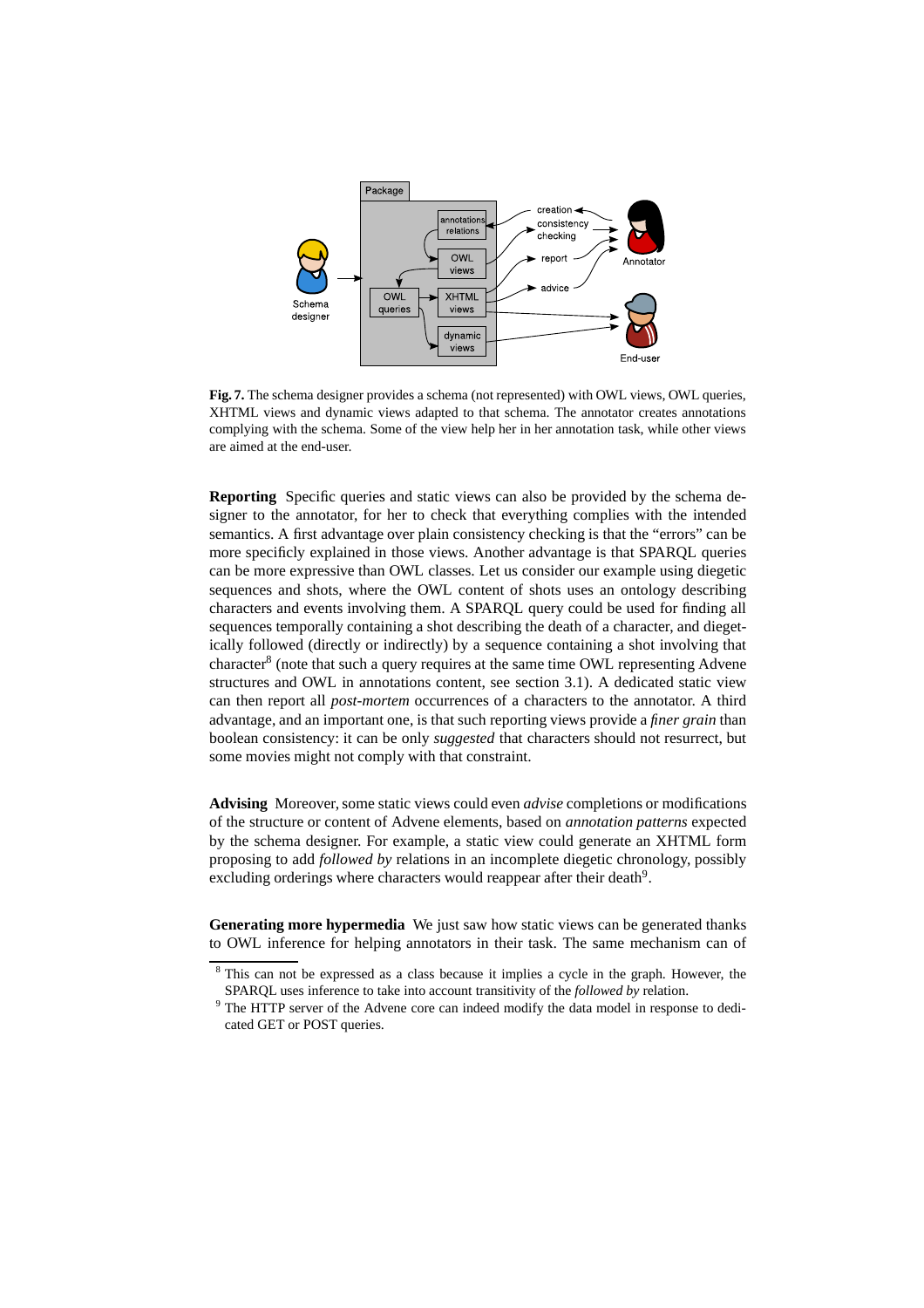course be used to generate hypermedia aimed at end users. Non-trivial queries can be used to extract a set of elements (e.g. "all shots representing characters who are resurrecting at some point of the movie"), then use them to generate an appropriate static view (list of the shots, snapshots of such characters appearing) or dynamic view (virtual montage with only those shots, in the original or diegetic order).

#### **4.1 Discussion and related work**

Despite the long acknowledged need for semantically annotating multimedia documents, the unification of multimedia annotation standards with Semantic Web technologies is still a work in progress. An alleged difficulty for this unification is the lack of interoperability between standards [5, 13], especially between XML-based MPEG-7 and RDF-based OWL. Interoperability has however to be achieved since Semantic Web technologies "as is" are not quite adapted to multimedia annotation —though some approaches attempt to fill that gap [14]. Various approaches have hence been proposed, either to convert MPEG-7 structures into RDF based language in order to be able to reason about them [15], or to embed OWL ontologies into MPEG-7 structures in order to take advantage of standard-compliant tools, while retaining the semantics of the description [16]. While the former may be compared with the first approach presented in section 3.1, the latter can be compared to our proposition (in the same section) of designing Advene schemas according to existing ontologies.

Another hindrance to the large adoption of multimedia annotation in general is the complexity of the dominant standard MPEG-7 [5]. It is interesting to note that Semantic Web annotation is often the target of the same criticism, as working with (sometimes big) formal ontology requires some training for unskilled users. Advene eschews both by relying on a simple and extensible model for video annotation, and by not relying on formal ontologies from the bottom; we rather propose to use third-party or ad-hoc OWL ontologies on an opportunistic basis, i.e. when (and if) they can prove useful in a given context. By doing so, we argue that Advene meets the requirements for practical multimedia annotation expressed by [17].

Finally, the Advene architecture can provide the functionalities targeted by other approaches: controlling and checking the structure of annotations [16] as seen in section 4, semantic information retrieval [14] thanks to OWL queries, virtual montage [18]. But advantage can also be taken from semantic annotation by other uses, such as enriched video viewing, which are not, to our knowledge, addressed by this community.

# **5 Conclusion**

In this article we have presented some ideas for integrating semantic web technologies in an annotation-based hypervideo system. The very simplicity of the advene model, and the versatility of the advene prototype made it easy to propose numerous ideas, backed by a preliminary implementation. Current work on the "semantic web side" of the advene project entails smoother integration of OWL-queries in the prototype and graphical editing of such queries, design of OWL-views for consistency checking and reporting, design of reasoning-enriched dynamic views, and theoretical study of